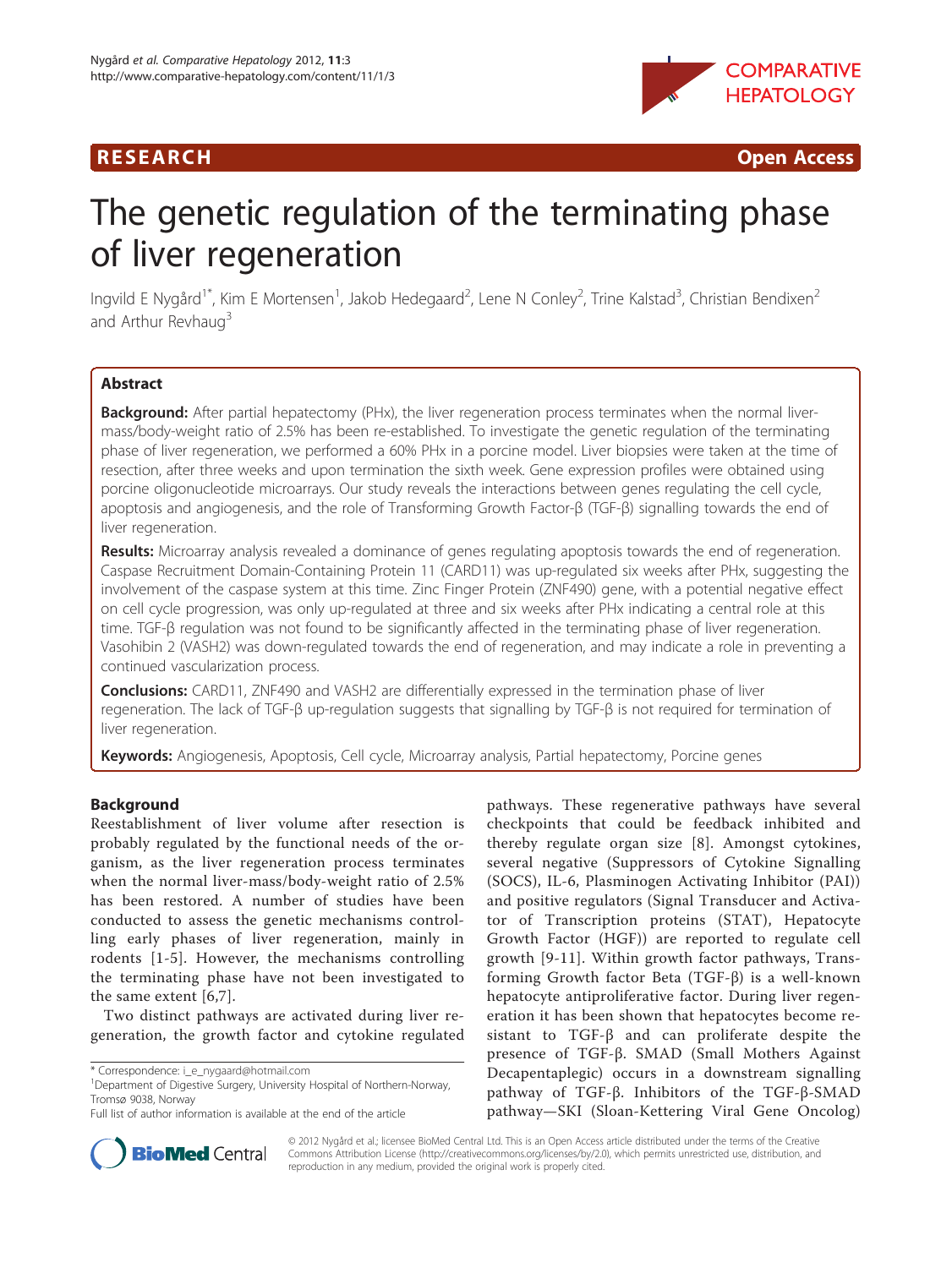and SNON (ski-related novel gene N) are up-regulated during regeneration. SNON and SKI bind SMADs during liver regeneration and might render some cells resistant to TGF-β during the proliferative phase of liver regeneration [[12](#page-13-0)]. However, previous studies have shown that intact TGF-β signalling is not required to stop hepatocyte proliferation once the deficit in liver mass has been replaced [[13\]](#page-13-0).

Microarray studies have gained significant importance in experimental research on liver regeneration in recent years. We have shown that the initial regenerative response, quantified by gene expression, was influenced by the grade of resection and the rise in portal pressure [[14\]](#page-13-0). By comparing the findings from that study with the present one, we sought to reveal differences in gene expression in the liver remnant during the initiation and termination of liver regeneration.

After a 70% PHx, the major part of liver regeneration is completed within 7–10 days in the rat and 3 weeks in the pig [[15\]](#page-13-0). Compared to rodents, pigs bear closer genetic and physiological resemblance to man, and we therefore chose to examine this process in the pig. In addition, no previous studies have accounted for the genetic responses in a porcine model in the terminating phase of regeneration.

In this study we aimed primarily to investigate the genetic mechanisms regulating the process of liver regeneration termination in a 60% PHx model in the pig using microarray analysis of gene expression profiles. This was done by 1) classifying all differentially expressed genes by genetic function in order to find genes with specific interest from the beginning of regeneration until the termination phase, 2) by studying the genetic interactions between specific genes regulating the cell cycle, apoptosis and angiogenesis, and 3) by investigating the role of TGF-β signalling in the termination of regeneration, as TGF-β has been proposed to limit the proliferation of hepatocytes [\[12](#page-13-0)], but at the same time not to be required to stop hepatocyte proliferation [[13\]](#page-13-0).

# Results

#### Pigs and surgery

A total of twelve pigs survived the six week experiment, four PHx, four sham operated and four control animals. Pigs that died due to the extensive surgery were replaced: five pigs subject to PHx died, one due to ulcerative gastritis five days post PHx, and one due to blood loss, two days post PHx. Three pigs were terminated, one due to acute pericarditis eight days post PHx, one due to bile-leakage eight days post PHx, and one due to ingestion of foreign materials resulting in occlusion of the oesophagus, 23 days post PHx. One pig subjected to sham operation died due to acute peroperative heart failure during anaesthesia 24 days after primary surgery. All post mortem examinations were performed by an independent official veterinarian at the National Veterinary Institute in Tromsø, Norway.

#### Weight and volume of liver at termination

By the end of the sixth week, the liver had fully regenerated in all PHx pigs. In control animals, the liver constituted 2.33% of total body mass, in sham animals the liver constituted 2.48% and in resected animals 2.78% of total body mass.

#### Blood sample analysis

We found a significant increase in albumin levels in the sham group at six weeks post PHx. Bilirubin was under the detection level (2.2 mmol/l) for all animals at all time points except in one animal at three weeks with a value of 49 mmol/l. International Normalized Ratio (INR) was less than 1.1 for all animals at all time points. There were no significant time, group or time\*group interaction for these analyses.

No significant changes in Interleukin-1 (IL-1), Interleukin-10 (IL-10), Tumor necrosis factor-α (TNF-α) or TGF-β were found. An increase in serum levels of Interleukin-6 (IL-6) was observed in resection group (not significant).

# Microarray analysis

#### General trends

By analysing contrasts between resection, sham and control groups using a false discovery rate  $(FDR) = 0.20$ , we found a total of 609 genes differentially expressed (362 genes by comparing control and sham, 215 genes by comparing control and resection, and 32 by comparing sham and resection pigs). Overall, more genes were found associated with the regulation of cell cycle and apoptosis in the liver remnants after PHx compared to livers in the control group. All differentially expressed genes regulating cell cycle and apoptosis are presented in Table [1.](#page-2-0)

When comparing gene expressions at three and six weeks with gene expression at time point 0 weeks, we found the resection group increasingly different over time from both the sham and control group (Figures [1](#page-3-0), [2,](#page-4-0) [3\)](#page-5-0). When comparing the three figures, seven genes were regulating apoptosis in the resection group, whereas only three and two in sham and control group, respectively.

# General trends of apoptosis, cell cycle and cell proliferation within the resection group

Differentially expressed genes in this chapter are all presented in Figures [1,](#page-3-0) [2,](#page-4-0) [3](#page-5-0) and Table [1.](#page-2-0) The text summarizes genes with a log fold change (log FC) over 0.8 in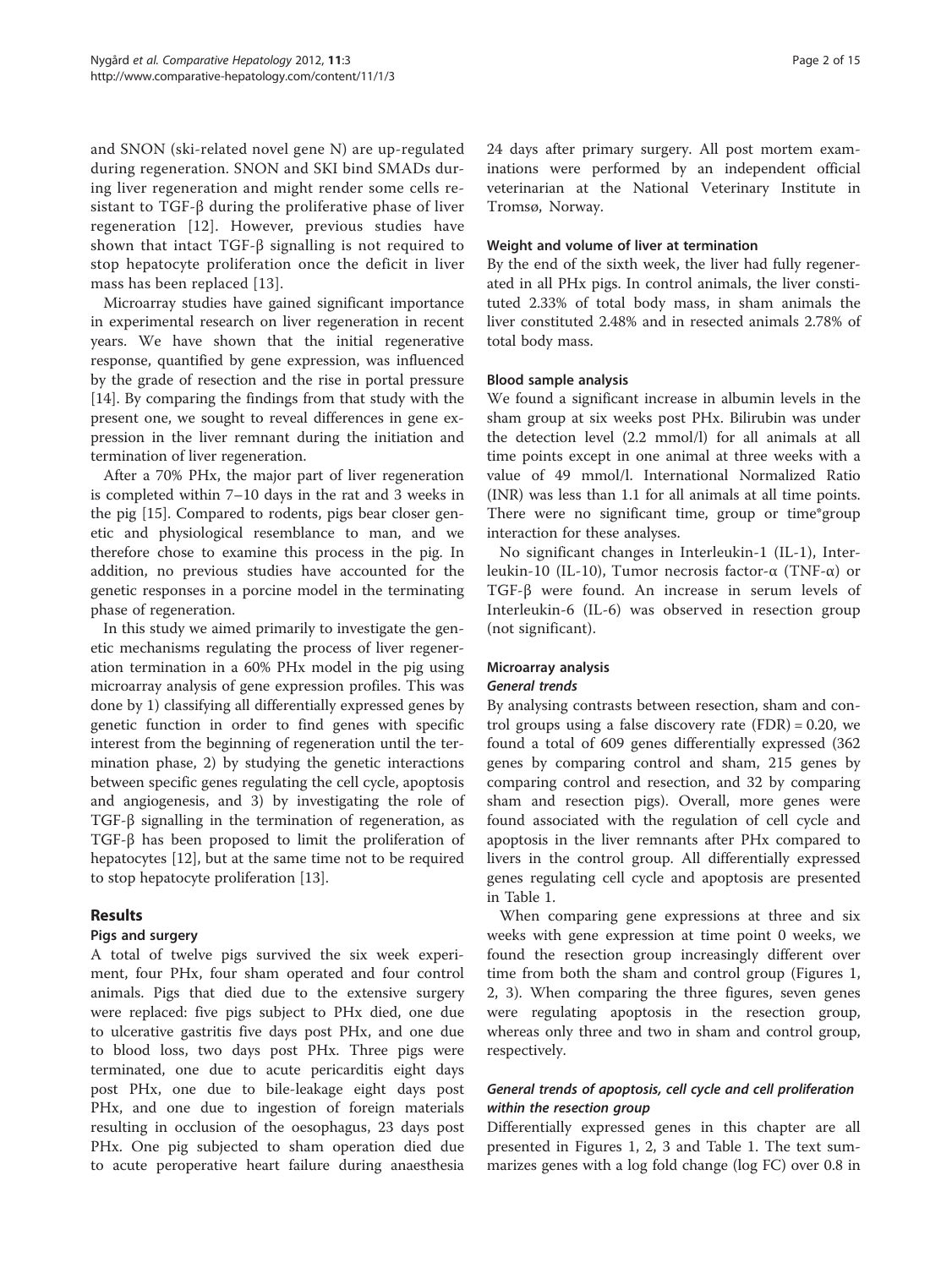| <b>Resection Group</b> | Up-regulated       | Down-regulated   | <b>Function</b>                                                                                |
|------------------------|--------------------|------------------|------------------------------------------------------------------------------------------------|
| 3-0 weeks              | <b>PRKRA (0.8)</b> |                  | Negative regulator of cell proliferation                                                       |
|                        | GSK3A (0.3)        |                  | Negative regulator of cell proliferation                                                       |
|                        | IGFBP7 (0.9)       |                  | Regulation of cell proliferation                                                               |
|                        |                    | $TIA1$ $(-1.8)$  | Inducer of apoptosis                                                                           |
| 6-0 weeks              | ZNF490 (2.0)       |                  | Negative effect on cell cycle progression and promotes apoptosis                               |
|                        | $CCT7$ (0.4)       |                  | Is implicated in positive control of the G(1)/S phase transition                               |
|                        |                    | $BAG3 (-1.1)$    | Prevents FAS-mediated apoptosis                                                                |
|                        |                    | TP53INP1 (-0.9)  | Induces apoptosis                                                                              |
|                        |                    | $TOB (-0.3)$     | Regulates cell growth                                                                          |
| 6-3 weeks              | ZNF490 (2.4)       |                  | Negative effect on cell cycle progression and promotes apoptosis                               |
|                        | CARD11 (0.4)       |                  | Activates caspases that play a central role in apoptosis                                       |
|                        | PTHLH (0.4)        |                  | Positive and negative regulator of cell proliferation                                          |
|                        |                    | $FAF1 (-1.1)$    | Increases cell death                                                                           |
| <b>Sham Group</b>      |                    |                  |                                                                                                |
| 3-0 weeks              | MDM4 (1.9)         |                  | Potentially inhibits the G1 phase of the cell cycle                                            |
|                        | E2F2 (0.3)         |                  | Helps regulate the expression of a number of genes that are important<br>in cell proliferation |
|                        | WWOX (0.2)         |                  | Negatively regulates the progression through the cell cycle                                    |
|                        | <b>UMOD</b> (0.9)  |                  | Negative regulator of cell proliferation                                                       |
|                        |                    | BRCA1 (-0.6)     | Regulate cell-cycle progression, DNA damage repair, cell growth and apoptosis                  |
|                        |                    | $SKI (-0.3)$     | Regulates cell proliferation                                                                   |
| 6-0 weeks              | TPX2 (0.3)         |                  | Involved in cellular proliferation                                                             |
|                        | MDM4 (2.0)         |                  | Potentially inhibits the G1 phase of the cell cycle                                            |
|                        | CLU (0.4)          |                  | Regulates apoptosis                                                                            |
|                        | PROP1 (0.4)        |                  | Negatively regulates apoptosis                                                                 |
|                        |                    | $CCND2 (-0.3)$   | May play a distinct role in cell cycle progression                                             |
|                        |                    | $SOCS2$ $(-0.9)$ | Regulates cell proliferation by terminating the transcription activity                         |
| 6-3 weeks              | SKI (0.3)          |                  | Regulates cell proliferation                                                                   |
|                        |                    | PECR $(-0.5)$    | Regulates apoptosis                                                                            |
|                        |                    | $BTG3 (-0.9)$    | Is an anti-proliferative gene                                                                  |
| <b>Control Group</b>   |                    |                  |                                                                                                |
| 3-0 weeks              | ESR1 (0.6)         |                  | Transcription factor binding                                                                   |
|                        |                    | $BMP2$ (-2.8)    | Negatively regulates the progression through cell cycle                                        |
|                        |                    | E2F2 $(-0.4)$    | Helps regulate the expression of a number of genes that are important<br>in cell proliferation |
|                        |                    | FGF8 $(-0.6)$    | Regulates progression through cell cycle                                                       |
| 6-0 weeks              | BMPR2 (0.7)        |                  | Regulates progression through cell cycle                                                       |
|                        | $CIB1$ (0.5)       |                  | Signalling cell death                                                                          |
|                        | MPHOSPH9 (0.6)     |                  | Regulates progression through cell cycle via M- phase of mitosis                               |
|                        | ELMO1 (0.4)        |                  | Promotes phagocytosis, cell shape changes and apoptosis                                        |
| 6-3 weeks              | DLEC1 (1.0)        |                  | Negatively regulates cell proliferation                                                        |
|                        |                    | $EML4 (-0.3)$    | Is significantly overexpressed in mitotic cells                                                |
|                        |                    | PARD6G (-0.4)    | Is involved in cell cycle and cell division                                                    |

# <span id="page-2-0"></span>Table 1 Genes proposed to regulate cell cycle and apoptosis with specific functions according to Ace View [[46\]](#page-14-0)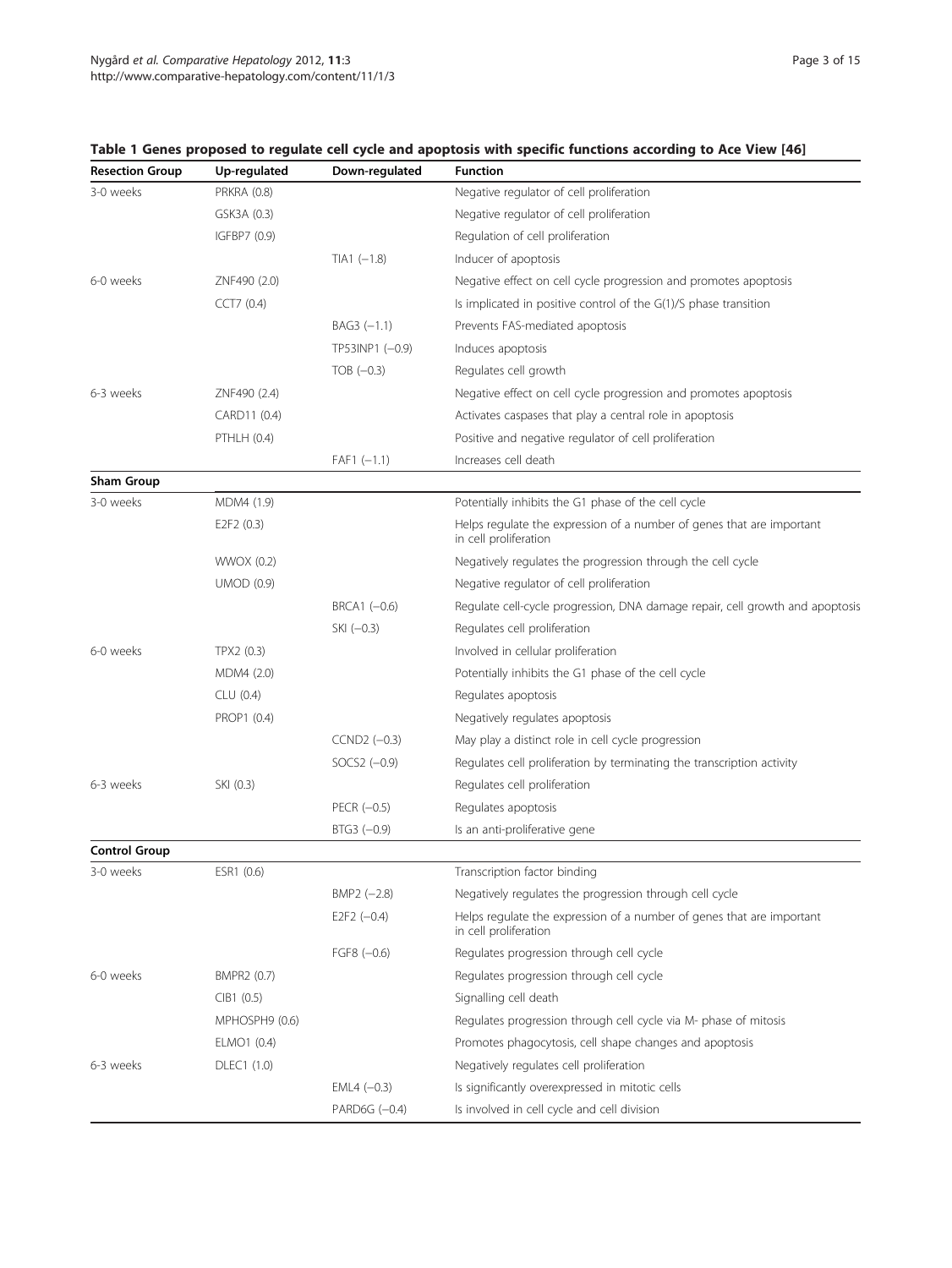$= 3 - 0$  weeks ⌒

 $= 6 - 0$  weeks

↑

Regeneration group:



<span id="page-3-0"></span>

beginning of regeneration, whereas all genes towards termination of regeneration are discussed.

For time contrast 3–0 weeks one gene was upregulated (log FC 0.9); Insulin-like growth factor binding protein 7 (IGFBP-7). It is involved in regulation of cell proliferation [[16\]](#page-13-0). One gene was down-regulated (log FC −1.8); Cytolytic granule protein (TIA1) which functions potentially as an inducer of apoptosis [[17\]](#page-13-0). For time contrast 6–0 weeks two genes were down-regulated (log FC

−1.1): BAG3 potentially prevents FAS-mediated apoptosis [[18](#page-13-0)] while Tumor protein p53 inducible nuclear protein 1 (TP53INP1), (log FC −0.9) potentially induces apoptosis [\[19\]](#page-13-0).

Towards end of regeneration, one gene found differentially expressed in both time contrasts 6–0 and 6–3 has a potential negative effect on cell cycle progression and promotes apoptosis; Zinc finger protein 490 (ZNF490) [[20\]](#page-13-0). By comparing the log fold change for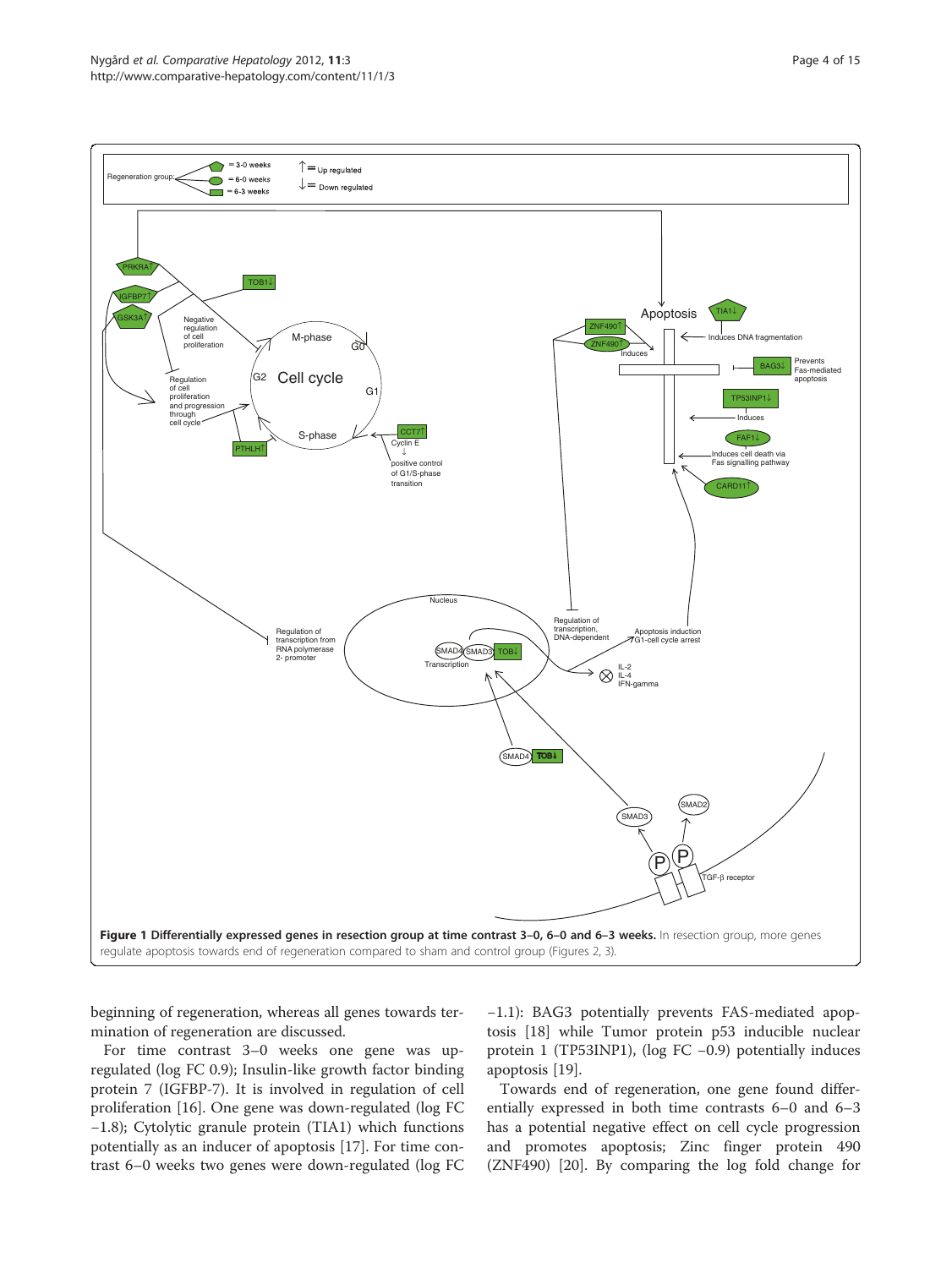<span id="page-4-0"></span>

genes in the resection group, this gene had the highest rate of 2.0 at  $t = 1$ , and 2.4 at  $t = 2$ . For time contrast 6–3 weeks, one gene was down-regulated (log FC −1.1), that is Fas associated factor 1 (FAF1) which potentially increases cell death [\[21\]](#page-13-0). Caspase recruitment domain family, member 11 (CARD11) was up-regulated (log FC 0.4). Parathyroid hormone-like hormone (PTHLH) was also up-regulated in termination of liver regeneration (log FC 0.4), and has been reported to regulate cell proliferation [\[22](#page-13-0)].

# General trends of apoptosis, cell cycle and cell proliferation within the sham group

For time contrast 3–0 weeks, one gene was up-regulated (log FC 0.9): Uromodulin (UMOD) which is a potential negative regulator of cell proliferation [[23\]](#page-13-0).

By comparing the first time contrast that is from 0 until 3 weeks, with the second, 6–0, we found one common up-regulated gene, MDM4, (log FC 1.9 and 2.0, respectively). This gene potentially inhibits the G1 phase of the cell cycle [[24\]](#page-13-0) in both time-contrasts.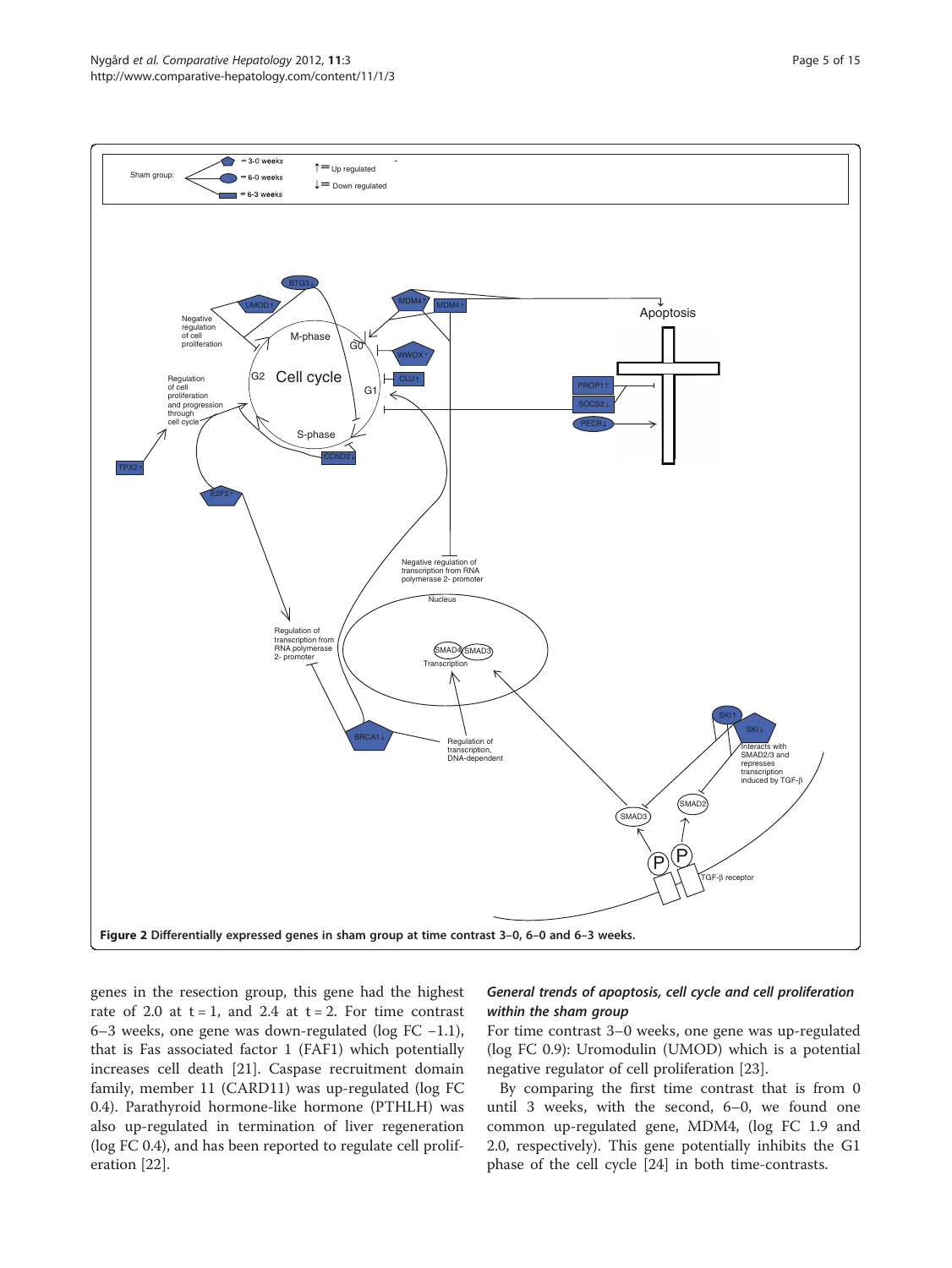

<span id="page-5-0"></span>

For time contrast 6–0 weeks, one gene regulating cell proliferation was down-regulated: SOCS2 (log FC −0.9). This gene suppresses cytokine signalling and inhibits STAT and thereby terminating the transcription activity [[25\]](#page-13-0).

For time contrast 6–3 weeks, one gene was downregulated, BTG3 (log FC −0.9). This gene is an antiproliferative gene and ANA is a member of this family. It has been shown that an over expression of ANA impaired serum-induced cell cycle progression from the G0/G1 to S phase [\[26\]](#page-13-0).

# General trends of apoptosis, cell cycle and cell proliferation within the control group

For time contrast 3–0 weeks, we found one downregulated gene (log FC −2.8). Bone morphogenetic protein 2 (BMP2), a member of the transforming growth factor-beta (TGF-β) superfamily, is a potential negative regulator of the progression through cell cycle [\[27,28](#page-13-0)].

For time contrast 6–3 weeks, one gene was up-regulated (log FC 1.0). DLEC1, Deleted in lung and esophageal cancer 1, a tumor suppressor gene that may be a potential negative regulator of cell proliferation [\[29\]](#page-13-0).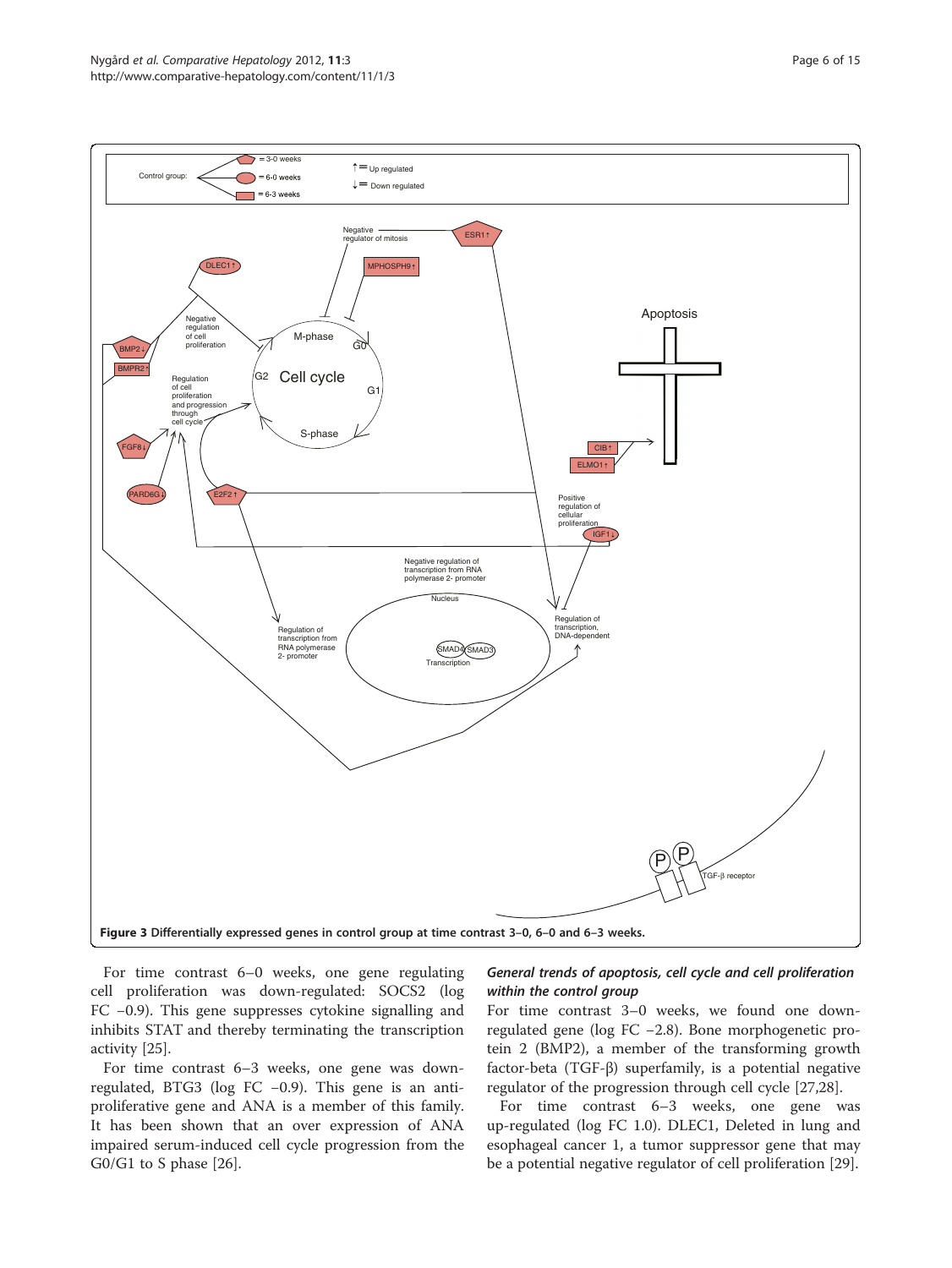

#### Top table analysis resection group

All discussed genes in this chapter are illustrated in Figure 4. Amongst up-regulated genes in the resection group there was in early time period (from  $t = 0$  until  $t = 1$ ), a predominance of genes regulating transcription, intracellular and cell-cell signalling, extracellular matrix/cytoskeleton and inflammation, whereas genes governing the cell cycle were evenly expressed throughout the experiment. Towards the end of the experiment (from  $t = 1$  until  $t = 2$ ), we found an increase in up-regulation for genes controlling lipid, hormone, amine, alcohol metabolism and transport.

Amongst down-regulated genes in the resection group there was an increase in number of genes controlling cell cycle and transcription towards the end of the experiment (from  $t = 1$  until  $t = 2$ ). Genes regulating transport, inflammation and lipid, hormone, amine, alcohol metabolism and transport were only down-regulated in the earliest time period (from  $t = 0$  until  $t = 1$ ). The expressions of genes regulating cell proliferation were down-regulated at three weeks, whereas genes regulating protein metabolism remained stable. We found a predominance of down-regulated genes regulating intracellular and cell-cell signalling towards the end of liver regeneration.

#### Top table analysis sham group

Amongst up-regulated genes within the sham group, we found from  $t = 0$  until  $t = 2$  a gradual increase in the differential expression of genes controlling cell cycle, transcription and transport. From  $t = 1$  until  $t = 2$ , there was a gradual increase in the differential expression of genes governing translation. From  $t = 0$ until  $t = 1$  there was a gradual decrease in expression of genes regulating protein metabolism. In addition, genes regulating intracellular and cell-cell signalling decreased towards the end of the experiment. Genes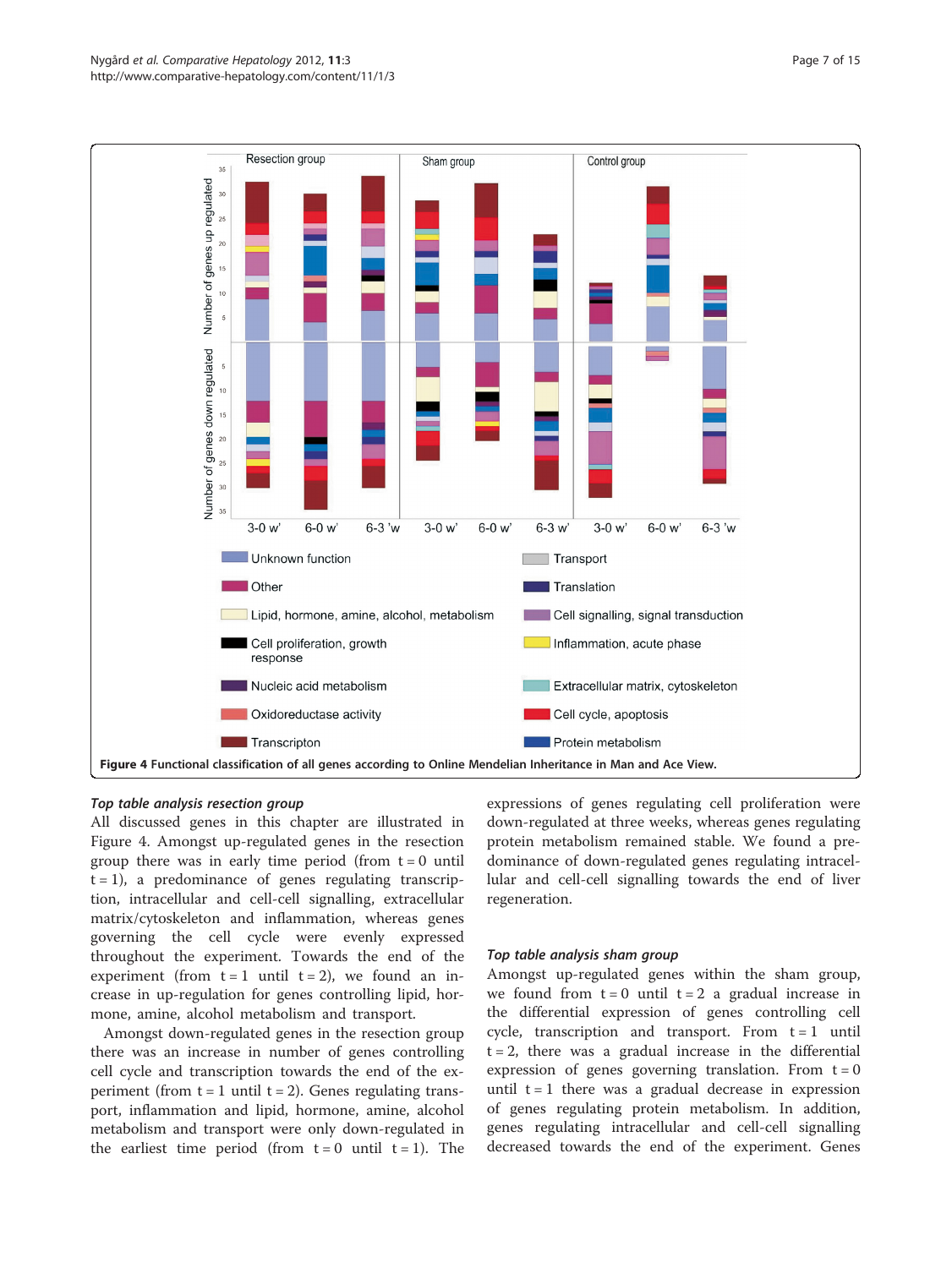regulating inflammation and extracellular matrix/cytoskeleton were only up-regulated from  $t = 0$  until  $t = 1$ .

Amongst down-regulated genes in the sham group, there was a decrease in down-regulation of genes controlling cell cycle, transcription, transport, extracellular matrix/cytoskeleton and lipid, hormone, amine, alcohol metabolism from  $t = 0$  until  $t = 1$ . However, genes controlling transcription, transport, protein metabolism and lipid, hormone, amine, alcohol metabolism increased again towards the end of the experiment. Downregulated genes controlling intracellular and cell-cell signalling increased in expression from  $t = 0$  until  $t = 2$ , whereas genes regulating cell proliferation decreased over all time periods. Genes regulating inflammation were only down-regulated in the middle of the experiment.

# Top table analysis control group

Amongst up-regulated genes in the control group, the study revealed an increase in expression for genes governing transcription, intracellular and cell-cell signalling and protein metabolism from  $t = 0$  until  $t = 1$ , whereas genes regulating translation were evenly expressed in the same period. Genes regulating cell growth were only upregulated in the early time period. One functional group was only up-regulated at  $t = 1$ , genes regulating oxidoreductase activity. Genes regulating nucleic acid metabolism were up-regulated in the beginning and increased towards the end of the experiment. Genes governing transport, protein metabolism, intracellular and cell-cell signalling, cell cycle, extracellular matrix/cytoskeleton, transcription and lipid, hormone, amine, alcohol metabolism decreased in up-regulation from the middle of the experiment towards the end.

Only three functional groups were found at timecontrast two  $(t = 2)$ ; genes with unknown function, genes regulating oxidoreductase activity and genes regulating cell cycle. By comparing the first and the last time contrast ( $t = 0$  versus  $t = 2$ ), genes regulating oxidoreductase activity, transport and intracellular and cell-cell signalling were evenly expressed. Decreased in down-regulation were genes regulating protein metabolism, cell proliferation, transcription, cell cycle, extracellular matrix/cytoskeleton and lipid, hormone, amine, alcohol metabolism.

# General trends of angiogenesis and endothelial cell proliferation

In all groups at all time points, 24 genes potentially regulating angiogenesis were differentially expressed, Table [2.](#page-8-0) In the resection group, seven genes regulating angiogenesis were differentially expressed; three of these towards the end of regeneration. Most genes regulating angiogenesis were differentially expressed in all groups, but one gene was solely expressed in the resection

group, Vasohibin 2 (VASH2). This gene positively regulates angiogenesis and positively regulates the proliferation of endothelial cells. VASH2 was down-regulated at both  $t = 1$  and towards the end of regeneration. Figure [5](#page-9-0) shows the development over time for genes regulating angiogenesis in the resection group.

### **Discussion**

In this study we aimed to investigate genes regulating the terminal phase of liver regeneration, to illuminate the genetic interactions between genes controlling cell cycle, apoptosis and angiogenesis, and to clarify the role of TGF-β signalling in the termination of liver regeneration.

Analysis of the microarray data shows several trends governing the termination of the regeneration process in the liver. As expected, more genes were found associated with the regulation of the cell cycle and apoptosis when comparing gene expression in the biopsies from the regenerating livers, to the liver biopsies from control animals (Figures [1](#page-3-0), [2](#page-4-0), [3](#page-5-0)). On the other hand, it is interesting to observe that several other genes with similar functions are differentially expressed in the sham and control groups. This in turn, is tentatively an indication of the fact that the normal growing, non-resected liver is under constant control by the opposing actions of pro-mitotic and pro-apoptotic genes and their protein products, maintaining a constant liver weight/body mass ratio and metabolic function as required.

Secondly, more genes were differentially expressed in the time contrast 6–3 weeks in the resection group compared with the sham and control group (Table [1\)](#page-2-0). This is probably a reflection of the fact that the regenerating liver is genetically more active not only after a resection as compared to sham and control livers, but it also indicates that the regenerative response continues for many weeks.

Thirdly, for both comparisons in the contrasts of contrasts analysis, we observed a tendency of increasing differences in gene expression between the regenerating livers and the sham and control livers over time. A natural interpretation of this observation could be that, as the postoperative acute phase reaction subsides; prominent genetic patterns governing regeneration come to surface, some of which are shown in the present study.

With regard to established "stop" signals of hepatocyte proliferation and liver regeneration, this study can only partly corroborate the conclusions of most previous studies. We can however, report the "finding" of genes associated with genes known to interact with cell cycle propagation and apoptosis. For instance, TGF-β was not found in our material. However, TOB1 (Transducer of ERBB2, 1), a down regulated gene in regenerating livers, has been reported to bind SMAD4 (Small Mothers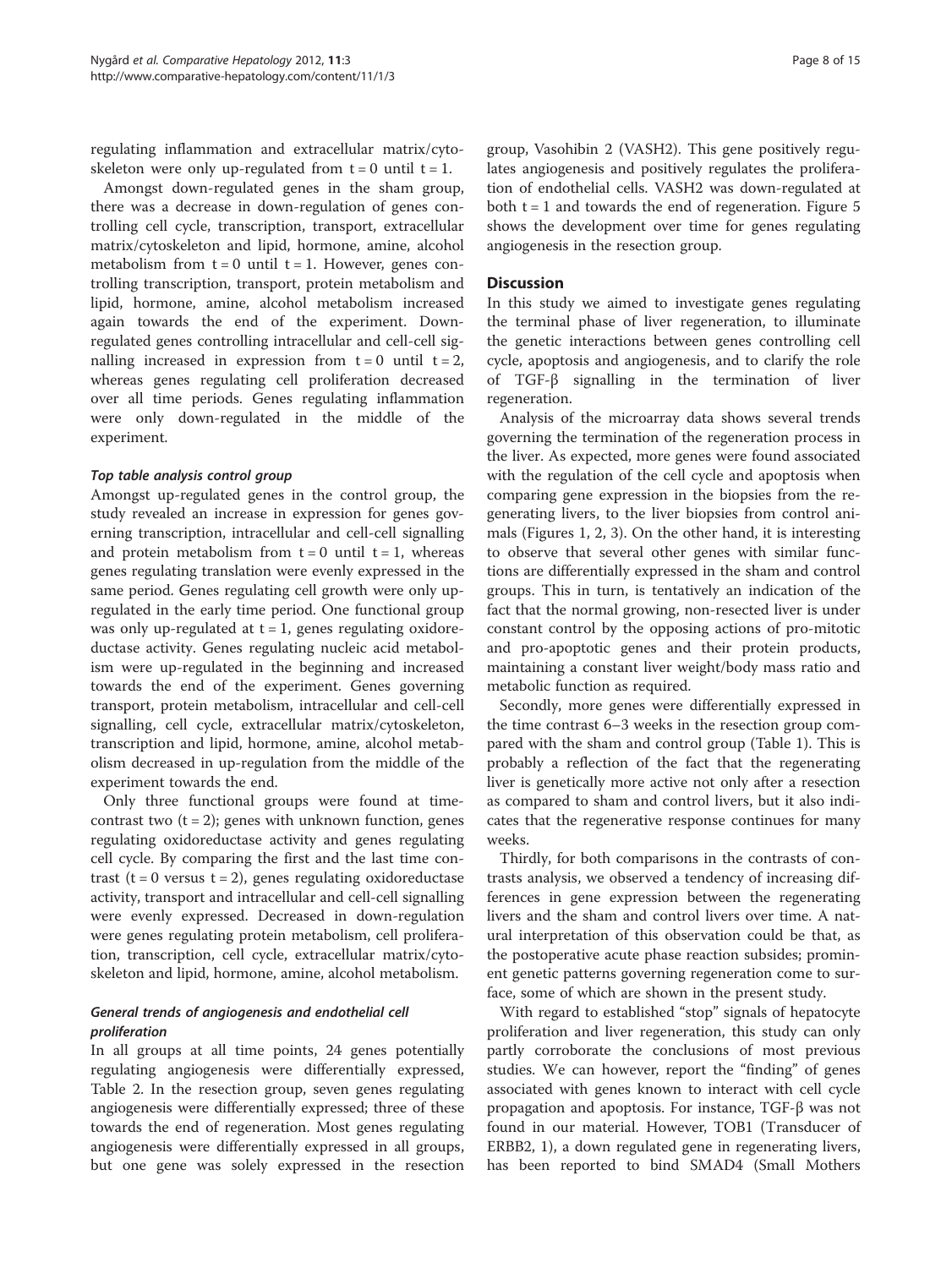| <b>Resection Group</b> | Up-regulated  | Down-regulated             | <b>Function</b>                                                            |
|------------------------|---------------|----------------------------|----------------------------------------------------------------------------|
| 3-0 weeks              | FGF9 (0.3)    |                            | Involved in cell growth                                                    |
|                        |               | $VEGFA$ $(-0,7)$           | Inducing angiogenesis, vasculogenesis and endothelial cell growth          |
| 6-0 weeks              | EDG1 (0,3)    |                            | Regulate differentiation of endothelial cells                              |
|                        |               | VASH <sub>2</sub> $(-0,4)$ | Positive regulation of angiogenesis and endothelial cell proliferation     |
| 6-3 weeks              | ANGPTL2 (0,3) |                            | Growth factor specific for vascular endothelium                            |
|                        | FGF20 (0,4)   |                            | Involved in cell growth                                                    |
|                        |               | VASH2 $(-0,3)$             | Positive regulation of angiogenesis and endothelial cell proliferation     |
| <b>Sham Group</b>      |               |                            |                                                                            |
| 3-0 weeks              | ANGPTL3 (0,2) |                            | Growth factor specific for vascular endothelium                            |
|                        |               | ANGPT2 $(-0,2)$            | Negative regulation of angiogenesis by inducing endothelial cell apoptosis |
| 6-0 weeks              | FAP(0,2)      |                            | Involved in control of fibroblast growth                                   |
|                        | FGF9 (0,3)    |                            | Involved in cell growth                                                    |
|                        | FGFBP3 (0,3)  |                            | Positive regulation of fibroblast growth factor                            |
|                        | VEZF1 (0,8)   |                            | Participates in angiogenesis                                               |
| 6-3 weeks              | VEZF1 (1,0)   |                            | Involved in angiogenesis                                                   |
|                        | VEZF1 (0,7)   |                            | Involved in angiogenesis                                                   |
|                        |               | AMOTL2 $(-0,2)$            | Angiomotin binds angiostatin, an inhibitor of angiogenesis                 |
|                        |               | FGFR1OP (-0,2)             | Involved in angiogenesis and cell growth                                   |
| <b>Control Group</b>   |               |                            |                                                                            |
| 3-0 weeks              | AMOTL1 (0,4)  |                            | Angiomotin binds angiostatin, an inhibitor of angiogenesis                 |
|                        |               | $FGF8 (-0,6)$              | Involved in cell growth                                                    |
| 6-0 weeks              | AMOTL1 (0,7)  |                            | Angiomotin binds angiostatin, an inhibitor of angiogenesis                 |
|                        | FGF20 (0,4)   |                            | Involved in cell growth                                                    |
|                        |               | $FGFR3 (-0,2)$             | Involved in cell growth                                                    |
| 6-3 weeks              | FGF8 (0,4)    |                            | Overexpression has been shown to increase tumor growth and angiogenesis    |
|                        |               | $VEZF1 (-0,9)$             | Involved in angiogenesis                                                   |
|                        |               |                            |                                                                            |

<span id="page-8-0"></span>Table 2 Genes proposed to regulate angiogenesis with specific functions according to Ace View [[46\]](#page-14-0)

Against Decapentaplegic) and thereby render some cells resistant to TGF-β [\[30,31](#page-13-0)]. This gene occurred in the resection group at time-contrast 6–0, indicating a downregulation of its antiproliferative property in the middle of the experiment. At the same time, the TOB1-SMAD4 complex inhibits IL-2, IL-4 and Interferon-gamma-γ (IFNγ) and induces apoptosis and G1 cell cycle arrest in hepatocytes [[30](#page-13-0)]. SKI (Sloan-Kettering Viral Gene Oncolog) was down-regulated in early phase of sham group, indicating an inactivation of SMAD-binding, thereby admitting TGF-β's antiproliferative function. Another gene, BMP2 (Bone Morphogenetic Protein 2), a member of the TGF-β-superfamily, was down-regulated in the control group during the early time period. TGF-β has been shown to orchestrate multiple events as part of a large feedback loop during regeneration [[31](#page-13-0)] and our findings (TOB1, SKI and BMP2) is in line with previous studies, but without a direct involvement of TGF-β. This again, is in accordance with the findings from Oe et al., concluding that intact signalling by TGF-beta is not required for termination of liver regeneration [[13\]](#page-13-0). They suggest that an increase of activin A signalling may compensate to regulate liver regeneration when signalling through the TGF-β pathway is abolished, and may be a principal factor in the termination of liver regeneration [\[13\]](#page-13-0). In our opinion, the findings of TOB1, SKI and BMP2 adds credibility to our study, at the same time as the lack of TGF-β support the findings from Oe et al. [\[13\]](#page-13-0).

In the resection group, we observed a pattern for differentially expressed genes regulating cell cycle and apoptosis, as three out of four genes in the early time phase of regeneration regulated the cell cycle, whereas towards the end of the experiment, seven out of ten genes regulated apoptosis. This suggests an initiating event of up-regulated cell cycle genes, as well as a termination phase governed by apoptotic genes. However, some of these genes had an inhibitory function of both cell cycle and apoptosis, indicating constant control by the opposing actions of pro-mitotic and pro-apoptotic genes. A small wave of apoptosis of hepatocytes seen at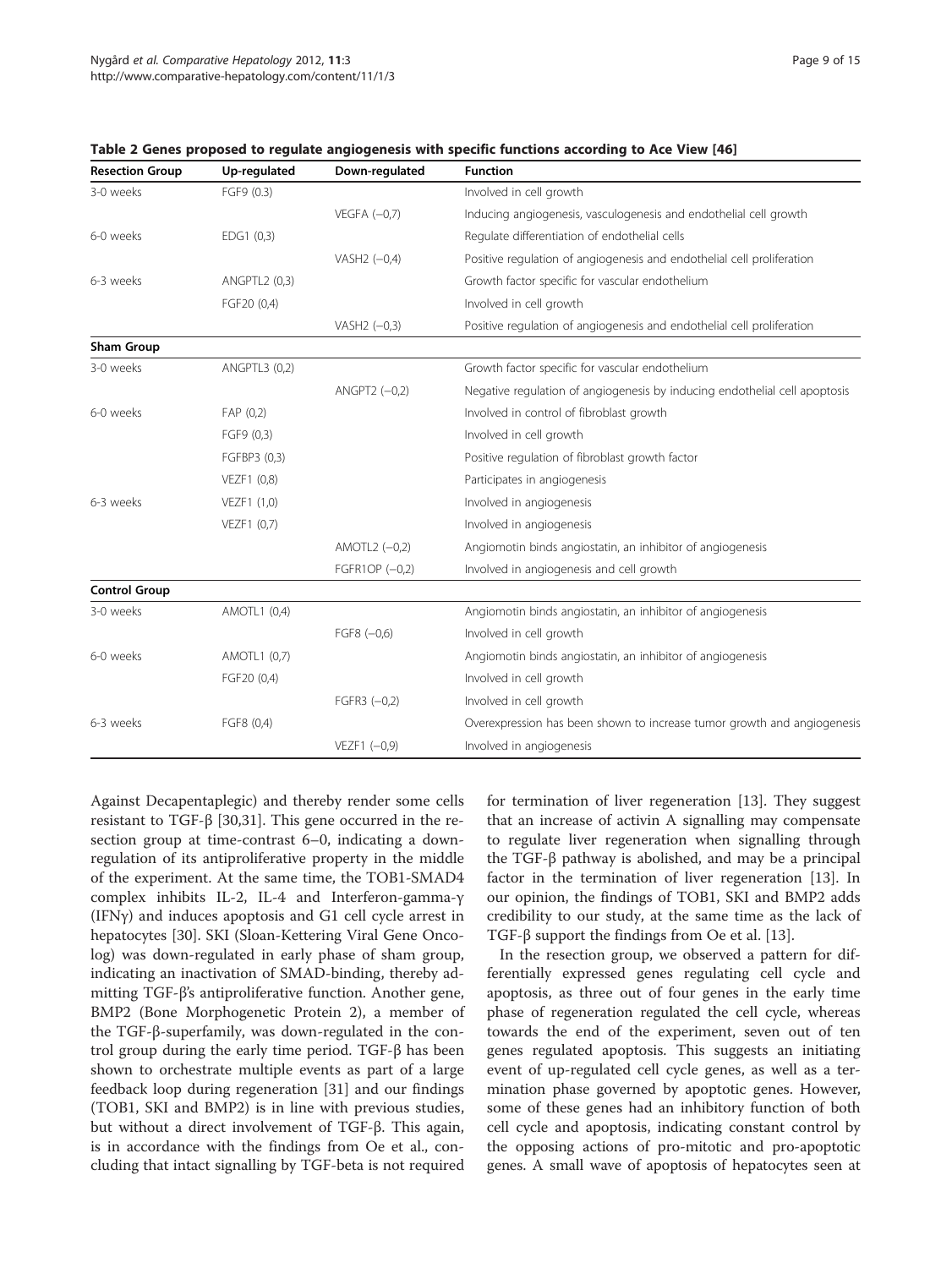<span id="page-9-0"></span>

the end of DNA synthesis suggests that this is a mechanism to correct an over-shooting of the regenerative response [[32](#page-13-0)]. Specifically, we observed in the resection group that genes promoting apoptosis and inhibiting cell cycle, like ZNF490 and CARD11 were up-regulated towards the end of the experiment, suggesting a crucial role of these genes at this time. In addition, genes regulating apoptosis in the middle of the experiment were both down- and up-regulated, indicating a complex process before termination of regeneration. Within the sham and control group at the end of the experiment, three and four genes regulated apoptosis, respectively. From these results, it seems as if the gene expression in the resection group was more focused towards apoptotic function compared to sham and control group (Figures [1](#page-3-0), [2](#page-4-0), [3\)](#page-5-0).

Functional classification of the differentially expressed genes with Ace View and OMIM demonstrates the complexity of the genetic response over time in the three groups, as genes representing almost all functional groups are differentially expressed at one time or another. This has been shown in previous studies dealing with liver regeneration, and is not surprising, as the process of liver regeneration involves multiple metabolic pathways [\[33](#page-13-0)]. Interestingly, in the resection group overall more genes regulate transcription, nearly twice as many as in control group, suggesting an explanation of the rapid growth of the regenerating liver. There was also a clear dominance in the amount of genes regulating cell cycle and apoptosis towards the end of regeneration in the resection group, Figure [2](#page-4-0). This adds credibility to the above mentioned mechanism of over-shooting of the regenerative response [\[32\]](#page-13-0).

With regard to Top table analysis, we observed several patterns within the respective groups. Specifically, we observed in the resection group a predominance of upregulated genes regulating transcription, cell signalling,

extracellular matrix and inflammation in earlier time periods, suggesting a complex process after PHx with a combination of inflammation and induction of regeneration. In contrast to the sham group, genes governing cell cycle in the resection group were evenly expressed throughout the experiment, indicating a constant regulation of cell proliferation during regeneration. In addition, we found in the resection group that genes regulating protein- and nuclear acid metabolism were up-regulated at three weeks and in the end of regeneration, tentatively due to the need of nuclear acids in DNA-synthesis as the liver regenerates.

As described, we observed in the early phase of regeneration, a predominance of genes governing transcription. Of seven up-regulated genes in the early time phase for the resection group, four were members of the zinc finger protein family. Previous studies report that some zinc finger genes function as transcriptional repressors [[34](#page-13-0)], while other that zinc-finger proteins (ZFPs) function as sequence-specific DNA-binding transcription factors, with important roles in a variety of biological processes, such as development, differentiation, and tumor suppression [\[35\]](#page-13-0), which might be of significant importance in the beginning of regeneration as these factors initiates genes necessary for cell division and cell growth.

In the early time period of regeneration (0–3 weeks), some genes could in theory have a positive effect on hepatocyte proliferation, for instance Fas apoptotic inhibitory molecule 2 (FAIM2). An up-regulation of these genes may suggest the rapid cell growth of hepatocytes after PHx. On the other hand, we observed an upregulation of genes negatively regulating cell cycle at the end of regeneration (6 weeks). CARD11 is a gene involved in assembly of signal complexes leading to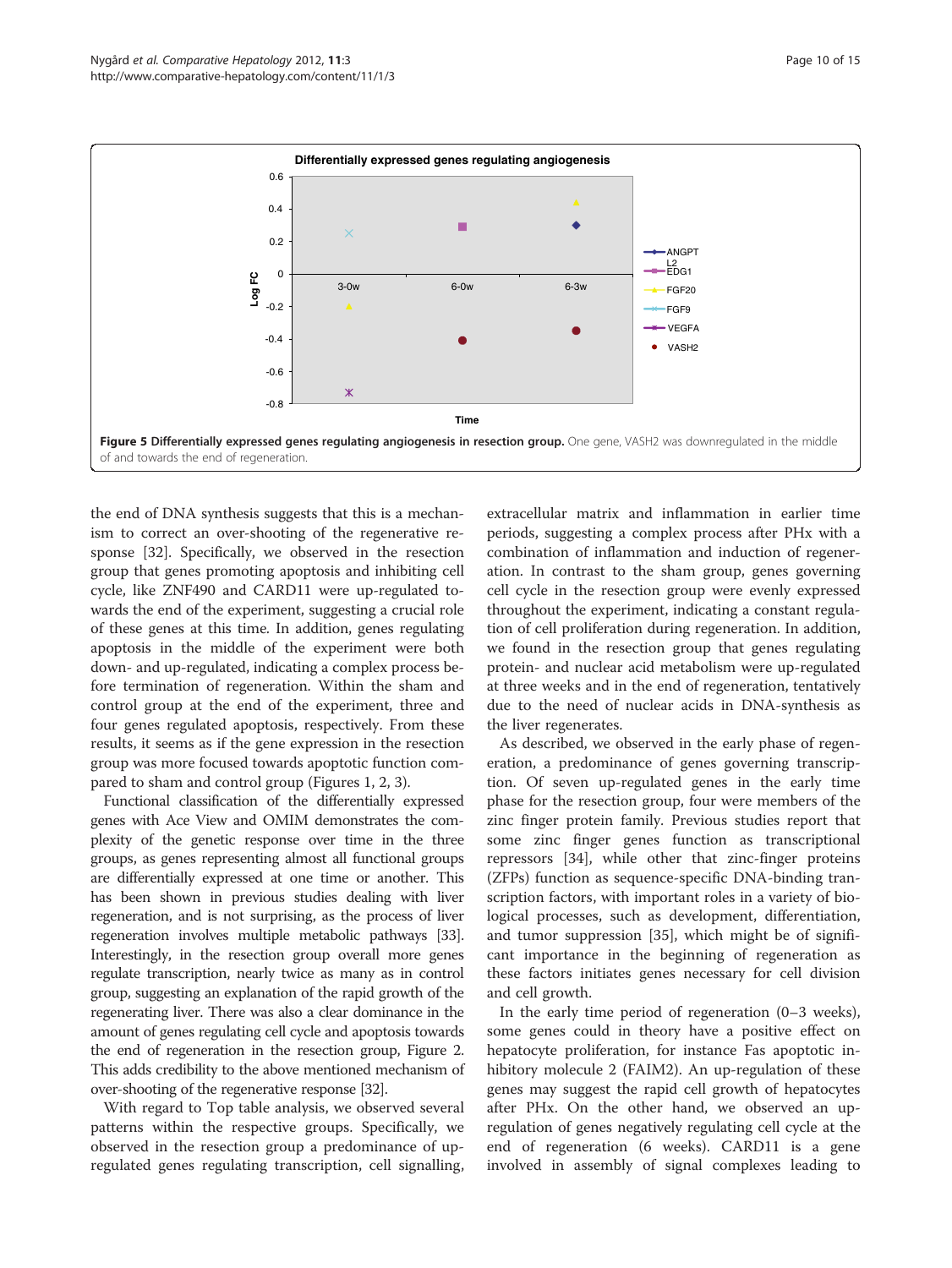activation of caspase family. Caspases are cysteine proteases that play a central role in apoptosis [[36\]](#page-13-0), suggesting a negative regulatory function in the end of regeneration. The down-regulation of IGFBP7 after three weeks is a possible commencement of growth restriction already at this time.

Recently, some studies have described Micro-RNAs (miRNAs) as modulators of liver regeneration termination [\[37,38](#page-14-0)]. There were no known genes differentially expressing miRNAs in our material.

Little has been documented about genes regulating angiogenesis in the termination of liver regeneration. We sought to investigate genes regulating angiogenesis towards the end of regeneration. One gene, VASH2, was only expressed in the resection group. Expression of this gene leads to angiogenesis [[39\]](#page-14-0). Interestingly, this gene was down-regulated at both three weeks and towards the end of regeneration. Inhibition of this gene might play a role preventing a continued vascularization process.

# Conclusions

Our data reveal the following genetic regulation in liver regeneration termination: 1) Caspase Recruitment Domain-Containing Protein 11(CARD11) gene, involved in assembly of signal complexes leading to activation of caspase family and apoptosis was up-regulated six weeks after liver resection, suggesting the involvement of the caspase system at this time; 2) Zinc Finger Protein (ZNF490) gene, with a potential negative effect on cell cycle progression and promotion of apoptosis, was up-regulated at three and six weeks after resection, and may indicate a central role in the regulation of liver regeneration termination; 3) Vasohibin 2 (VASH2) gene, regulates angiogenesis and positively regulates the proliferation of endothelial cells. It was down-regulated at both three weeks and towards the end of regeneration, suggesting a role in preventing a continued vascularization process; 4) The lack of TGF-β gene expression and ELISA confirms the findings from Oe et. al. [[13\]](#page-13-0), verifying the assumption that intact signalling by TGF- $β$  is not required for termination of liver regeneration.

# Methods

# Experimental setup

Twelve female Norwegian landrace pigs, weighing 31.7 (± 5.13) kg from a single commercial farm were used. The animals were housed in a closed-system indoor facility with  $55 \pm 10\%$  relative humidity,  $17-18$  air changes per hour and temperature of  $20 \pm 1$ °C. The pigs shared fenceline contact with another related pig and were singly housed in  $1.5 \times 1.5$  m pens with ad libitum access to tap water from water nipples, liquid dietary supplement and digestive energy mixed with water. Light was supplied on a 12:12 hour schedule.

Four pigs were subject to a 60% PHx (group one), four pigs were subject to sham surgery (group two) and four pigs were used as controls (group three). Control animals were necessary, as all of these animals were growing, and a measurement of normal liver growth was needed. All pigs were re-operated at three- and at six weeks post PHx. Biopsies were sampled upon initial laparotomy  $(t = 0)$ , at three weeks post PHx  $(t = 1)$  and upon termination at six weeks post  $PHx$  (t = 2).

This project was approved in agreement with the Norwegian Animal Welfare Act § 21 and The Norwegian Regulation on Animal Experimentation §§ 7, 8 and 13. Our department is run in agreement with the European Convention for the Protection of Vertebrate Animals used for Experimental and Other Scientific Purposes.

# Anaesthesia

The animals were fasted overnight with free access to water. They were initially sedated with Ketamin (10 mg/kg intramuscularly (i.m.)) and Atropin (0.05 mg/kg i.m.). All animals were intubated, and anaesthesia was maintained with Isoflurane 1.5–2% mixed with 50–60% oxygen. Respiratory rate was adjusted to achieve an Et  $CO<sub>2</sub>$  between 35 and 40 mmHg. Intravenous (i.v) access was obtained through a vein on the ear. Analgesia was induced and maintained with Fentanyl 0.01 mg/kg, i.v. All animals received a peroperative i.v. volume load consisting of 1000 ml Ringer solution. Volume infusion was continued thereafter with 20 ml/kg/hr 0.9% NaCl and 10% Glucose. Before surgery, all animals received a single intramuscular injection of antibiotic prophylaxis with Enrofloxacin 2.5 mg/kg.

# **Monitoring**

The cardio-respiratory status was monitored with an electrocardiogram (ECG), invasive arterial blood pressure via a cannula in the femoral artery and by hourly arterial blood gas analysis. Intravascular pressure monitoring was performed using calibrated transducers connected to an amplifier (Gould, 2800S, Ohio, USA). Portal venous pressure was monitored via a paediatric central venous catheter (CVK (Arrow International)) placed directly in the portal vein. Mean alveolar concentration of Isoflurane was monitored using a Capnomac (Nycomed Jean Mette). Body temperature was maintained at approximately 39°C with a heating blanket. All recordings were documented hourly until extubation. The same anaesthesia protocol was employed for surgery at 3 and 6 weeks after PHx.

Upon experiment termination, the pigs were sacrificed with an overdose of 100 mg Pentobarbital i.v. and 20 mmol KCl intracardially. The liver was removed and volume and wet weight was measured.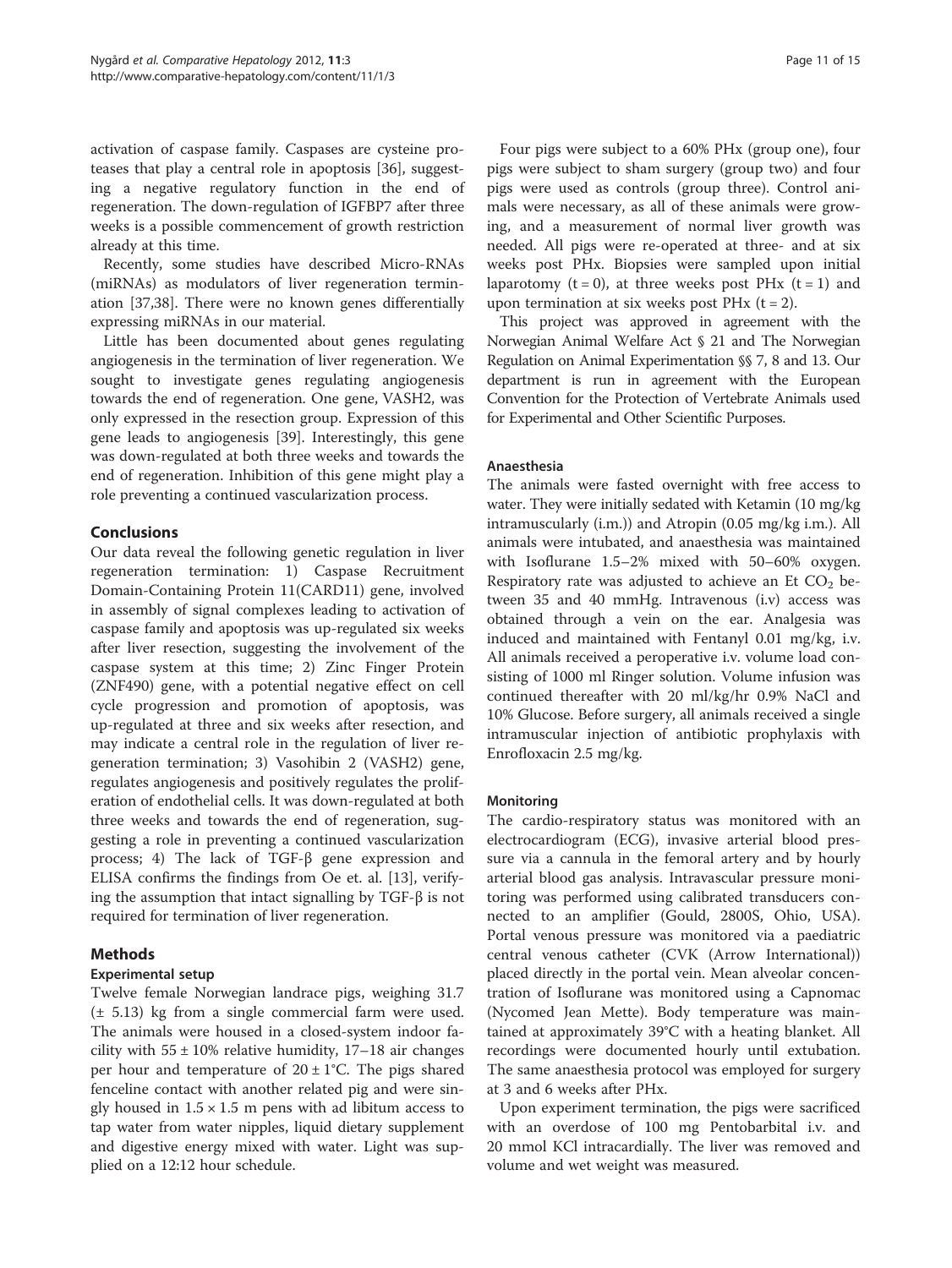#### Surgical procedures

A midline laparotomy was used for access to the hepatic hilus. A reference biopsy was sampled from segment IV before resection  $(t = 0)$  and stored immediately in RNA-Later (Ambion).

Blood extraction was performed via a Hickman catheter (BARD Access Systems) placed in the Jugular vein. This access was also used for blood sampling and postoperative administration of intravenous fluids and medication. A Freka Percutaneous Enteral Gastrostomy (PEG, Fresenius Kabi AG) was placed in the stomach to prevent gastric retention, observed in pilot experiments. The hepatic artery supplying segments II and III together with these segments' portal branch were ligated using an absorbable polyfilament suture on a large needle. Thereafter the lobe was strangulated with a 0.5 cm wide cotton ribbon and then removed and weighed. Segments IV, V and VIII were removed in a similar manner leaving segments VI, VII and I in place corresponding to an approximate 60% PHx.

In group two (sham), the pigs underwent a midline laparotomy, biopsy of segment IV, placement of the Hickman catheter in the Jugular vein and placement of the Freka Percutaneous Enteral Gastrostom (PEG, Fresenius Kabi AG). That is, the exact same procedure as in resected animals, except liver resection. In group three (control), the pigs underwent a minimal laparotomy for biopsy sampling from segment IV. Blood was sampled from the jugular vein. No catheters were used.

#### Recovery

Postoperative pain management was maintained with a transdermal Fentanyl patch (Hexal A/S) delivering 50 μg/72 h, exchanged with a patch delivering 25 μg/72 h Fentanyl the following three days. All pigs received water ad libitum and 3 dl of liquid dietary supplements four times per day the first postoperative week, together with a standardized amount of solid pig-feed amounting to 2546 Kcal per day. I.v. fluids were administered daily via the Hickman catheter in the right Jugular vein for pigs in group one and two. The first week the pigs received 250 ml 5% Glucose (Fresenius Kabi AB) mixed with 20 mg Esomeprazol (Astra Zeneca) in the morning, 500 ml Ringer's solution (Baxter Medical AB) mixed with 50 mg Erytromycin (Abbott Scandinavia AB) at noon, and 250 ml 5% Glucose mixed with 20 mg Esomeprazol in the afternoon. Extended i.v. Glucose infusion (500 ml 5% glucose) was given when the animals in the resection group suffered of anorexia postoperatively. Oral med ication was continued with 5 mg/kg Erytromycin daily and 20 mg Esomeprazol twice daily, until biopsy three weeks post PHx. After biopsy the third week, the pigs in group one and two again received i.v. fluids via a new Hickman catheter placed in the left jugular vein. The same amount of fluids and medication was given at the same time each day as after primary operation, but only for three days postoperatively. Oral medication was continued with 5 mg/kg Erytromycin daily and 20 mg Esomeprazol two times per day, until sacrificing the sixth week.

#### Blood sampling

For pre-PHx reference values, blood was sampled from the jugular vein at the time of laparotomy. After surgery, we sampled regularly from the jugular vein for analysis of: 1) Cytokines: IL-1, IL-6, IL-10 (Multiple cytokine analyses (Multiplex®, Tromsø, Norway); 2) Humoral growth regulating factors: TNF-α (Multiple cytokine analyses (MultiplexW, Tromsø, Norway), TGF-β (MILLIPLEX MAP TGF ß1 (Transforming Growth Factor Beta) - Single Plex, Tromsø, Norway).

#### Other analysis

ASAT, ALAT, γGT (Roche/Hitachi, enzymatic colometric assay. Reagent: Mannheim, Germany. Chemistry analyzer: Roche diagnostics, Hitachi, Japan); Bilirubin, Albumin (Roche/Hitachi, colometric assay. Reagent: Mannheim, Germany. Chemistry analyzer: Roche diagnostics, Hitachi, Japan)

INR (STA - SPA 50 kit, STA-R, Diagnostika Stago- 9, Asnieres, France)

#### **Statistics**

Time, group and group\*time interaction of blood analyses was examined using General Linear Model with Repeated Measures in SPSS version 15, with  $p \le 0.05$ considered significant. We defined time as a fixed factor and subject as a random effect. An autoregressive AR1 covariance matrix was used. All curves for all animals in all groups are drawn as group averages  $\pm$  1 SD.

#### Biopsies

A reference sample was taken from all animals in all groups upon laparotomy, before  $PHx$  (t = 0), at time points three weeks post  $PHx$  (t = 1) and six weeks post PHx  $(t = 2)$ . Biopsies were immersed immediately in RNAlater (Ambion®), and preserved at  $-70^{\circ}$ C until RNA extraction and microarray analysis.

#### Microarray methods

Two-colour microarray experiments were conducted to identify genes being significantly differentially expressed due to resection over time adjusting for effects by using the expression profiles obtained from the control animals and the sham operated animals.

The microarray experiment was conducted as a common reference design using a reference consisting of equal amounts of total-RNA from all samples. Total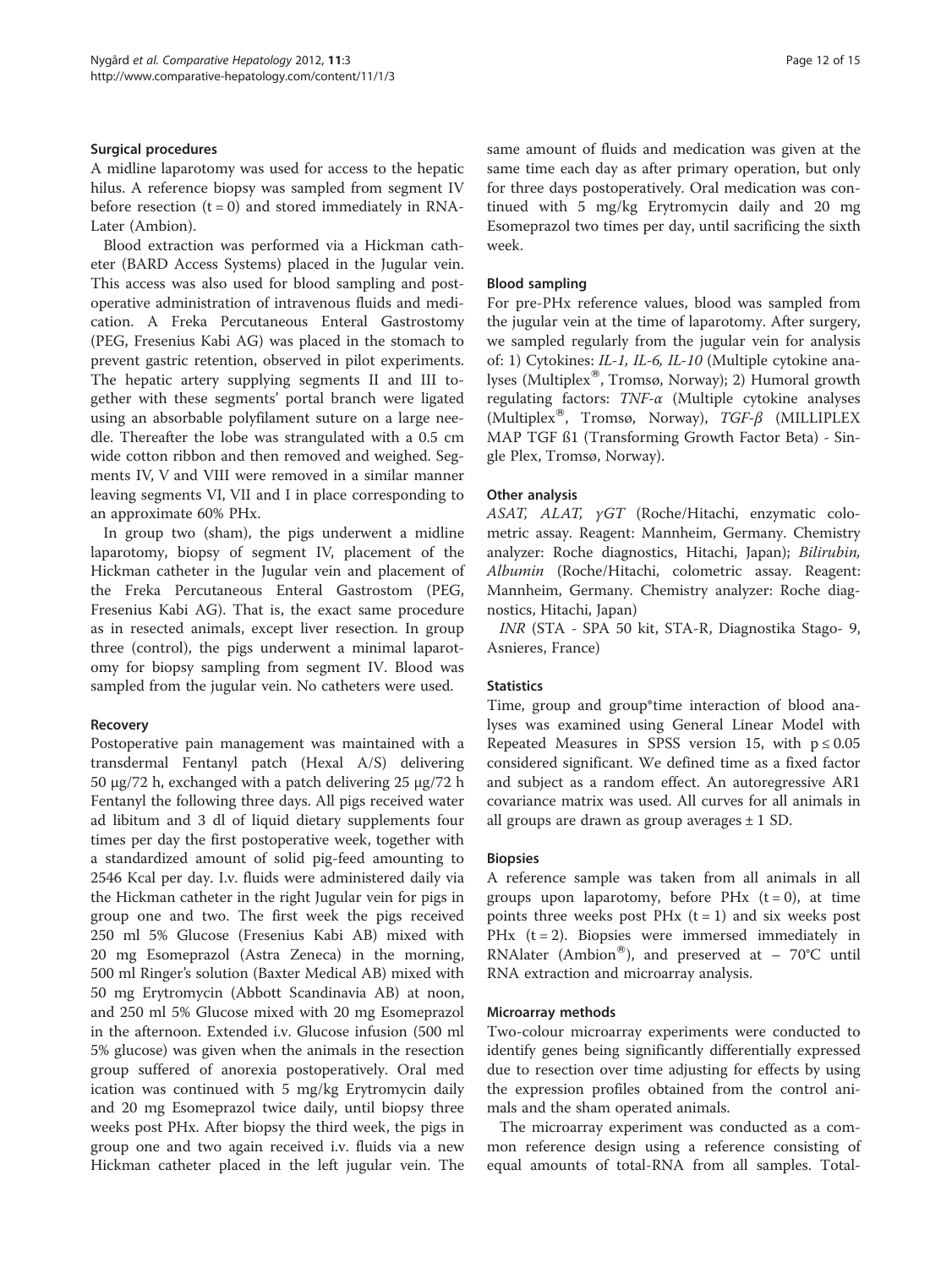RNA was extracted from each sample and DNase treated using RNeasy Maxi Kit (Qiagen). Quantities were measured using a NanoDrop ND-1000 Spectrophotometer (NanoDrop Technologies, DE, USA) and qualities were examined by the 28S:18S rRNA ratio using the RNA 6000 Nano LabChip<sup>®</sup> Kit on 2100 Bioanalyzer (Agilent Technologies, CA, USA). Alexa Flour-labeled cDNA was synthesized from 20 μg of total-RNA using Superscript Plus Direct cDNA Labeling System (Invitrogen) and purified using the NucleoSpin 96 Extract II PCR Clean-up kit (Macherey-Nagel, Düren, Germany). The reference samples were labelled with Alexa-555 and the individual samples were labelled with Alexa-647. The labelled and purified reference samples were mixed and divided into aliquots before combining it with a labelled sample. Each of the 36 labelled samples were co-hybridized with an aliquot of the labelled reference sample and a hybridization blocker containing polydA (Invitrogen Corporation, CA, USA) and Yeast tRNA (Invitrogen Corporation, CA, USA) to 27k pig oligonucleotide microarrays representing approximately 20k porcine genes using a Discovery XT hybridisation station (Ventana Discovery Systems, Illkirch CEDEX, France). Detailed description of the microarray used in this study can be found at NCBI's Gene Expression Omnibus (GEO, [\[40,41\]](#page-14-0) [www.ncbi.nlm.nih.gov/geo](http://www.ncbi.nlm.nih.gov/geo)) using the accession GPL5972.

Following hybridization, washing and drying, the slides were scanned in a ScanArray Express HT system (version 3.0, Perkin Elmer, Hvidovre, Denmark) and the resulting images were analyzed using GenePix Pro (version 6.1.0.4, Molecular Devices). Statistical analysis was carried out in the R computing environment (version 2.6.1 for Windows) using the package Linear Models for Microarray Analysis (Limma, version 2.12.0, [\[42](#page-14-0)]) which is part of the Bioconductor project [\[43\]](#page-14-0). Spots marked as "Not found" by GenePix and spots with more than 50% of saturated pixels were weighted "0" before the  $log_2$ transformed ratios of Alexa-647 to Alexa-555 (not background corrected) were normalized within-slide using global-loess with default parameters as implemented in Limma. The set of normalized log-ratios were then analyzed in Limma to identify genes being significantly differentially expressed due to resection over time adjusting for effects by using the expression profiles obtained from the control animals and the sham operated animals. The false discovery rate was controlled using the method of Benjamini and Hochberg [\[44](#page-14-0)] as implemented in Limma and a corrected P-value below 0.20 was considered significant. A detailed description of the microarray experiment together with the resulting dataset is available at NCBI's Gene Expression Omnibus (GEO, [[40,41\]](#page-14-0) [www.ncbi.nlm.nih.gov/geo](http://www.ncbi.nlm.nih.gov/geo)) using the accession number GSE14396.

According to OMIM [[45\]](#page-14-0) and Ace View [\[46](#page-14-0)], we classified all top 50 genes into 14 groups by molecular function and biological process. First, this functional classification was illustrated by using top tables for each time contrast (3–0 weeks, 6–0 weeks and 6–3 weeks). Second, this set of genes was further analyzed by finding genes associated with genes regulating cell cycle propagation and apoptosis that we previously found in an acute model of liver resection [\[14\]](#page-13-0). Third, to highlight differences in temporal differential gene expression between groups "contrast of contrast" analyzes was conducted. According to Wack et al. [\[47\]](#page-14-0) proliferation and migration of the sinusoidal endothelium into the avascular hepatic islands is suspected to be driven by the upregulation of various angiogenic growth factors. Using the stepwise approach described above (1 and 2), we sought and analyzed genes associated with angiogenesis and endothelial cell proliferation at all time points.

#### Abbreviations

(BMP2): Bone morphogenetic protein 2; (CARD 11): Caspase Recruitment Domain-Containing Protein 11; (CVK): Central venous catheter; (TIA1): Cytolytic granule protein; (DLEC1): Deleted in lung and esophageal cancer 1; (ECG): Electrocardiogram; (ELISA): Enzyme-linked Immunosorbent Assay; (FAIM2): Fas apoptotic inhibitory molecule 2; (FAF1): Fas associated factor 1; (HGF): Hepatocyte Growth Factor; (IGFBP-7): Insulin-like growth factor binding protein 7; (IFNγ): Interferon-gamma-γ; (IL): Interleukin; (INR): International Normalized Ratio; (i.m.): Intramuscularly; (i.v): Intravenous; (miRNAs): Micro-RNAs; (PHx): Partial hepatectomy; (PEG): Percutaneous Enteral Gastrostomy; (PAI): Plasminogen Activating Inhibitor; (PRKRA): Protein kinase; (STAT): Signal Transducer and Activator of Transcription proteins; (SKI): Sloan-Kettering Viral Gene Oncolog; (SMAD): Small Mothers Against Decapentaplegic; (SNON): Ski-related novel gene N; (SOCS): Suppressors of Cytokine Signalling; (TOB1): Transducer of ERBB2; (TGF-β): Transforming Growth Factor-β; (TNF-α): Tumor necrosis factor-α; (TP53INP1): Tumor protein p53 inducible nuclear protein 1; (UMOD): Uromodulin; (VASH2): Vasohibin 2; (ZNF490): Zinc Finger Protein.

#### Competing interests

The authors declare that they have no competing interests.

#### Authors' contributions

IEN authored the study protocol, performed all surgical experiments, interpreted all results drafted and revised the manuscript. KEM has made substantial contribution in conduction of the liver surgery and has been involved in revising the manuscript for important intellectual content. JH, LNC and CB was responsible for all aspects of the microarray analysis, performed the statistical analysis and have been involved in drafting the manuscript. TK carried out the cytokine analysis. AR conceived of the study, participated in its design and coordination and helped to draft the manuscript. All authors read and approved the final manuscript.

#### Authors' information

IEN: Resident at the Department of Digestive Surgery, University Hospital of Northern Norway, Tromsø, Norway. KEM: PhD, Department of Digestive Surgery, University Hospital of Northern Norway, Tromsø, Norway. JH: PhD, Institute of Clinical Medicine, Department of Molecular Medicine, Aarhus University Hospital, Aarhus, Denmark. LNC: PhD, Department of Genetics and Biotechnology, Faculty of Agricultural Sciences, University of Aarhus, Denmark. TK: Head Engineer at the Laboratory of Surgical Research, Institute of Clinical Medicine, University of Tromsø, Norway. CB: Professor at the Department of Genetics and Biotechnology, Faculty of Agricultural Sciences, University of Aarhus, Denmark. AR: Professor at the Laboratory of Surgical Research, Institute of Clinical Medicine, University of Tromsø, Norway.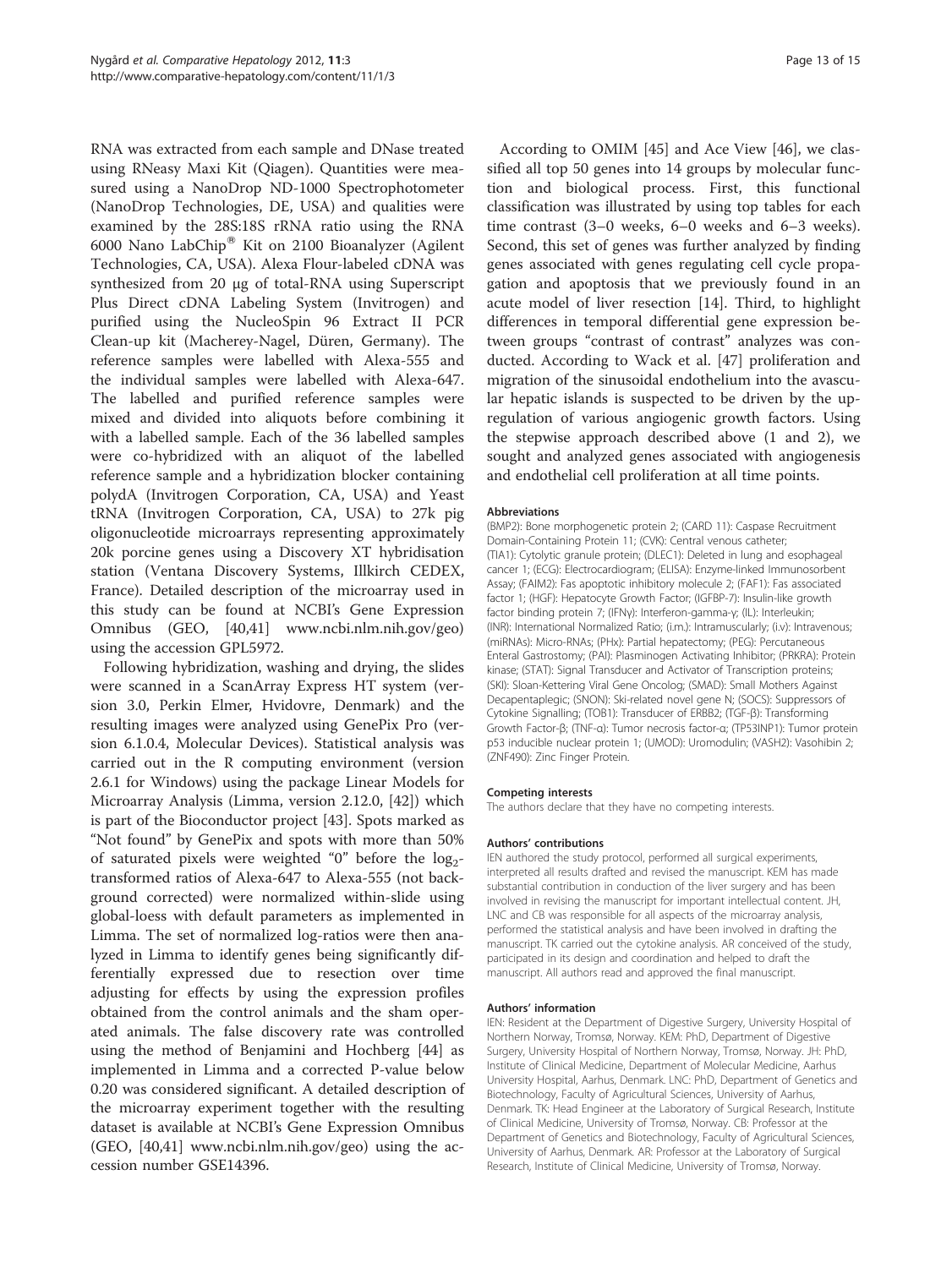#### <span id="page-13-0"></span>Acknowledgements

The assistance of veterinarians Hege Hasvold and Siri Knudsen, and technicians Ragnhils Osnes and Hege Hagerup is highly acknowledged. Peter Sørensen is acknowledged for his support to the analysis of the microarray data. This study was supported by a grant from the Northern Norway Regional Health Authority (Helse Nord RHF).

#### Author details

<sup>1</sup>Department of Digestive Surgery, University Hospital of Northern-Norway, Tromsø 9038, Norway. <sup>2</sup>Department of Genetics and Biotechnology, Faculty of Agricultural Sciences, University of Aarhus, Tjele DK-8830, Denmark. <sup>3</sup>Laboratory of Surgical Research, Institute of Clinical Medicine, University of Tromsø, Tromsø 9037, Norway.

#### Received: 15 November 2011 Accepted: 8 November 2012 Published: 20 November 2012

#### References

- 1. Arai M, Yokosuka O, Chiba T, Imazeki F, Kato M, Hashida J, Ueda Y, Sugano S, Hashimoto K, Saisho H, Takiguchi M, Seki N: Gene expression profiling reveals the mechanism and pathophysiology of mouse liver regeneration. J Biol Chem 2003, 278:29813–29818.
- 2. Fukuhara Y, Hirasawa A, Li XK, Kawasaki M, Fujino M, Funeshima N, Katsuma S, Shiojima S, Yamada M, Okuyama T, Suzuki S, Tsujimoto G: Gene expression profile in the regenerating rat liver after partial hepatectomy. J Hepatol 2003, 38:784–792.
- 3. Locker J, Tian JM, Carver R, Concas D, Cossu C, Ledda-Columbano GM, Columbano A: A common set of immediate-early response genes in liver regeneration and hyperplasia. Hepatology 2003, 38:314–325.
- 4. Su AI, Guidotti LG, Pezacki JP, Chisari FV, Schultz PG: Gene expression during the priming phase of liver regeneration after partial hepatectomy in mice. Proc Natl Acad Sci USA 2002, 99:11181–11186.
- 5. White P, Brestelli JE, Kaestner KH, Greenbaum LE: Identification of transcriptional networks during liver regeneration. J Biol Chem 2005, 280:3715–3722.
- 6. Taub R: Liver regeneration: From myth to mechanism. Nat Rev Mol Cell Biol 2004, 5:836–847.
- 7. Fujiyoshi M, Ozaki M: Molecular mechanisms of liver regeneration and protection for treatment of liver dysfunction and diseases. *J Hepatobiliary* Pancreat Sci 2011, 18:13–22.
- Koniaris LG, McKillop IH, Schwartz SI, Zimmers TA: Liver regeneration. J Am Coll Surg 2003, 197:634–659.
- 9. Campbell JS, Prichard L, Schaper F, Schmitz J, Stephenson-Famy A, Rosenfeld ME, Argast GM, Heinrich PC, Fausto N: Expression of suppressors of cytokine signaling during liver regeneration. J Clin Invest 2001, 107:1285–1292.
- 10. Aldeguer X, Debonera F, Shaked A, Krasinkas AM, Gelman AE, Que XG, Zamir GA, Hiroyasu S, Kovalovich KK, Taub R, Olthoff KM: Interleukin-6 from intrahepatic cells of bone marrow origin is required for normal murine liver regeneration. Hepatology 2002, 35:40–48.
- 11. Debonera F, Aldeguer X, Shen XD, Gelman AE, Gao F, Que XY, Greenbaum LE, Furth EE, Taub R, Olthoff KM: Activation of interleukin-6/STAT3 and liver regeneration following transplantation. J Surg Res 2001, 96:289–295.
- 12. Macias-Silva M, Li W, Leu JI, Crissey MAS, Taub R: Up-regulated transcriptional repressors SnoN and Ski bind Smad proteins to antagonize transforming growth factor-beta signals during liver regeneration. J Biol Chem 2002, 277:28483–28490.
- 13. Oe S, Lemmer ER, Conner EA, Factor VM, Leveen P, Larsson J, Karlsson S, Thorgeirsson SS: Intact signalling by transforming growth factor beta is not required for termination of liver regeneration in mice. Hepatology 2004, 40:1098–1105.
- 14. Mortensen KE, Conley LN, Hedegaard J, Kalstad T, Sorensen P, Bendixen C, Revhaug A: Regenerative response in the pig liver remnant varies with the degree of resection and rise in portal pressure. Am J Physiol 2008, 294:G819–G830.
- 15. Court FG, Laws PE, Morrison CP, Teague BD, Metcalfe MS, Wemyss-Holden SA, Dennison AR, Maddern GJ: Subtotal hepatectomy: A porcine model for the study of liver regeneration. J Surg Res 2004, 116:181-186.
- 16. Oh YM, Nagalla SR, Yamanaka Y, Kim HS, Wilson E, Rosenfeld RG: Synthesis and characterization of insulin-like growth factor-binding protein

(IGFBP)-7 - Recombinant human mac25 protein specifically binds IGF-I and II. J Biol Chem 1996, 271:30322–30325.

- 17. Tian QS, Streuli M, Saito H, Schlossman SF, Anderson P: A Polyadenylate Binding-Protein Localized to the Granules of Cytolytic Lymphocytes Induces Dna Fragmentation in Target-Cells. Cell 1991, 67:629–639.
- 18. Lee JH, Takahashi T, Yasuhara N, Inazawa J, Kamada S, Tsujimoto Y: Bis, a Bcl-2-binding protein that synergizes with Bcl-2 in preventing cell death. Oncogene 1999, 18:6183–6190.
- 19. Nowak J, Archange C, Tardivel-Lacombe J, Pontarotti P, Pébusque MJ, Vaccaro MI: The TP53INP2 protein is required for autophagy in mammalian cells. Mol Biol Cell 2009, 3:870-881.
- 20. Katoh O, Oguri T, Takahashi T, Takai S, Fujiwara Y, Watanabe H: ZK1, a novel Kruppel-type zinc finger gene, is induced following exposure to ionizing radiation and enhances apoptotic cell death on hematopoietic cells. Biochem Biophys Res Comm 1998, 249:595–600.
- 21. Song EJ, Yim SH, Kim E, Kim NS, Lee KJ: Human Fas-associated factor 1, interacting with ubiquitinated proteins and valosin-containing protein, is involved in the ubiquitin-proteasome pathway. Mol Cell Biol 2005, 6:2511–2524.
- 22. Nakajima T, Konda Y, Kanai M, Izumi Y, Kanda N, Nanakin A, Kitazawa S, Chiba T: Prohormone convertase furin has a role in gastric cancer cell proliferation with parathyroid hormone-related peptide in a reciprocal manner. Dig Dis Sci 2002, 12:2729–2737.
- 23. Muchmore AV, Decker JM: Uromodulin: a unique 85-kilodalton immunosuppressive glycoprotein isolated from urine of pregnant women. Science 1985, 229:479–481.
- 24. Shvarts A, Bazuine M, Dekker P, Ramos YFM, Steegenga WT, Merckx G, van Ham RCA, van Oordt WV, vander Eb AJ, Jochemsen AG: Isolation and identification of the human homolog of a new p53-binding protein, Mdmx. Genomics 1997, 43:34–42.
- 25. Cooney, Robert N: Suppressors of Cytokine Signaling (SOCS): Inhibitors of the JAK/STAT Pathway. Shock 2002, 17:83–90.
- 26. Yoshida Y, Matsuda S, Ikematsu N, Kawamura-Tsuzuku J, Inazawa J, Umemori H, Yamamoto T: ANA, a novel member of Tob/BTG1 family, is expressed in the ventricular zone of the developing central nervous system. Oncogene 1998, 16:2687–2693.
- 27. Morrell NW, Yang XD, Upton PD, Jourdan KB, Morgan N, Sheares KK, Trembath RC: Altered growth responses of muscle cells from patients pulmonary artery smooth with primary pulmonary hypertension to transforming growth factor-beta(1) and bone morphogenetic proteins. Circulation 2001, 104:790–795.
- 28. Samad TA, Rebbapragada A, Bell E, Zhang Y, Sidis Y, Jeong SJ, Campagna JA, Perusini S, Fabrizio DA, Schneyer AL, Lin HY, Brivanlou AH, Attisano L, Woolf CJ: DRAGON, a bone morphogenetic protein co-receptor. J Biol Chem 2005, 280:14122–14129.
- 29. Daigo Y, Nishiwaki T, Kawasoe T, Tamari M, Tsuchiya E, Nakamura Y: Molecular cloning of a candidate tumor suppressor gene, DLC1, from chromosome 3p21.3. Cancer Res 1999, 59:1966–1972.
- 30. The Tob-1 Pathway 2008. [http://www.biocarta.com/pathfiles/h\\_tob1Pathway.asp.](http://www.biocarta.com/pathfiles/h_tob1Pathway.asp)
- 31. Ho KJ, Do NL, Otu HH, Dib MJ, Ren X, Enjyoji K, Robson SC, Terwilliger EF, Karp SJ: Tob1 is a constitutively expressed repressor of liver regeneration. J Exp Med 2010, 207:1197–1208.
- 32. Sakamoto T, Liu ZJ, Murase N, Ezure T, Yokomuro S, Poli V, Demetris AJ: Mitosis and apoptosis in the liver of interleukin-6-deficient mice after partial hepatectomy. Hepatology 1999, 29:403-411
- 33. Michalopoulos GK: Liver regeneration. J Cell Physiol 2007, 213:286-300.
- 34. Schnabl B, Hu KH, Muhlbauer M, Hellerbrand C, Stefanovic B, Brenner DA, Scholmerich M: Zinc finger protein 267 is up-regulated during the; activation process of human hepatic stellate cells and functions as a negative transcriptional regulator of MMP-10. Biochem Biophys Res Comm 2005, 335:87–96.
- 35. Duan J, Xia Q, Cheng D, Zha X, Zhao P, Xiang Z: Species-specific expansion of C2H2 zinc-finger genes and their expression profiles in silkworm, Bombyx mori. Insect Biochem Mol Biol 2008, 38:1121–1129.
- 36. Bertin J, Wang L, Guo Y, Jacobson MD, Poyet JL, Srinivasula SM, Merriam S, DiStefano PS, Alnemri ES: CARD11 and CARD14 Are Novel Caspase Recruitment Domain (CARD)/Membrane-associated Guanylate Kinase (MAGUK) Family Members that Interact with BCL10. J Biol Chem 2001, 276:11877–11882.